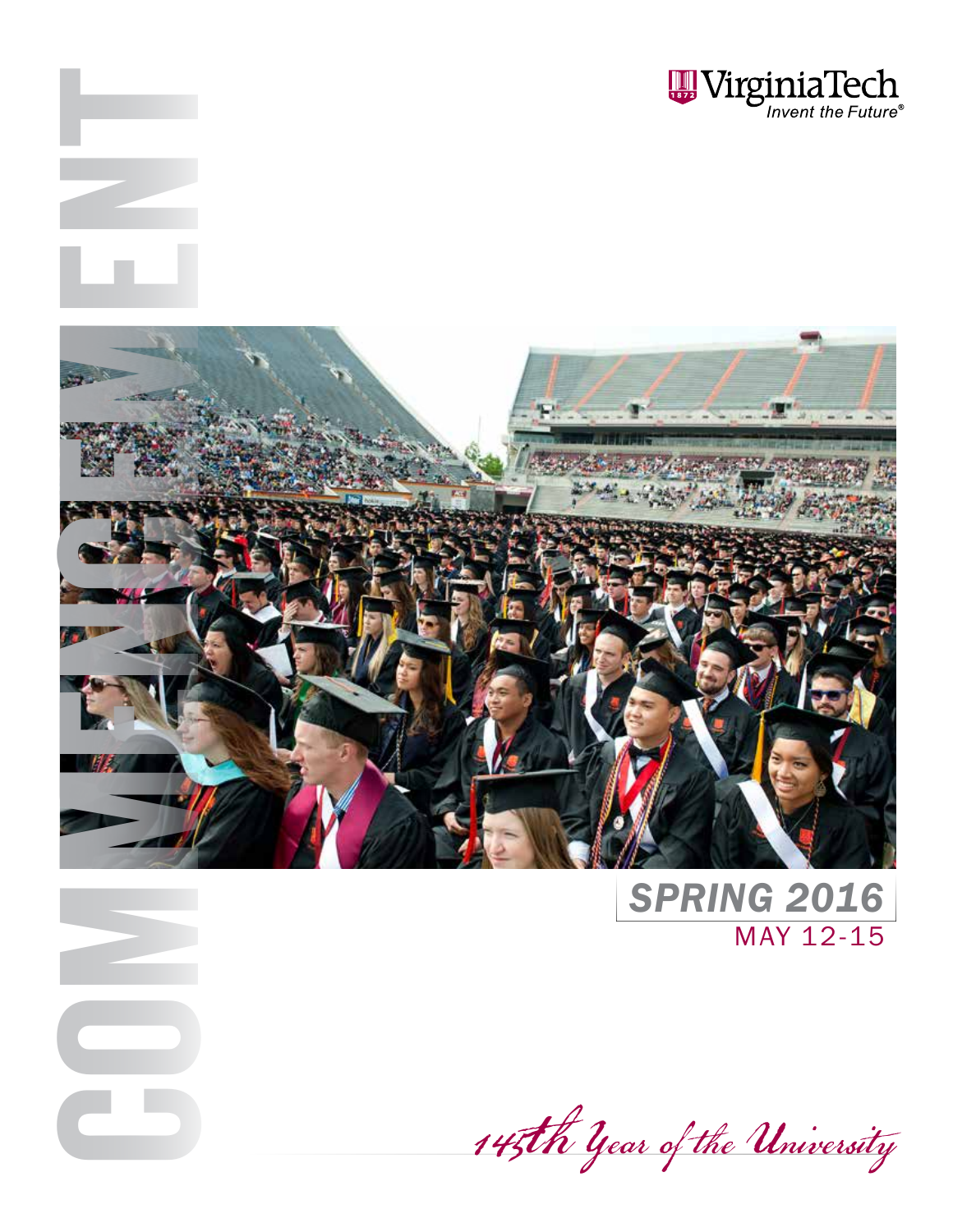# GRADUATE SCHOOL COMMENCEMENT CEREMONY Thursday, May 12, 2016, at Cassell Coliseum – Procession begins at 2:30 p.m.

Master's degrees, certificates, education specialist, and doctoral degrees will be conferred at the Graduate School ceremony. The ceremony is expected to last approximately two hours.

#### Diplomas

Doctoral diplomas are presented during the Graduate Ceremony. Master's degree diplomas and education specialist certificates are mailed to the address that candidates are asked to provide to the Graduate School through Hokie Spa.

#### Participation

All graduate degree candidates must confirm their plans to attend Commencement by May 1, 2016. Participants should report to Cassell Coliseum on the Spring Road side of the building. Signage will be posted to direct candidates to their specific staging area. Check-in at Cassell Coliseum begins at 1:15 p.m. and all candidates should be on site by 2:15 p.m.

*Doctoral* candidates who will have met all requirements for graduation by May 6, 2016, are eligible to participate in Commencement.

*Major professors* who will be participating in the hooding ceremony should report to the Spring Road side of Cassell Coliseum and follow the signage to the staging area. Please check in by 2:15 p.m. so that your name may be read.

**Faculty** participation is encouraged. Please report to Cassell Coliseum by 2:15 p.m. and follow the signage to the staging area. The deadline for renting regalia from the University Bookstore is April 29, 2016.

Questions pertaining to eligibility to participate should be directed to the Graduate School at 540-231-8636. For complete details, visit the Graduate School website at www.graduateschool.vt.edu/ Academics-Commencement.

#### Guest Seating and Parking

All university parking lots will be open to the public. However, parking in the immediate vicinity of Cassell Coliseum is limited. Families and guests are urged to arrive in time to be seated by 2:15 p.m. The procession will begin promptly at 2:30 p.m.

# UNIVERSITY COMMENCEMENT CEREMONY

# Friday, May 13, 2016, at Lane Stadium – Procession begins at 8:30 a.m.

Associate and bachelor's degrees will be conferred at the university ceremony. The ceremony is expected to last approximately one hour. Degree candidates wishing to be excused from Commencement must indicate their intention by going to the Hokie Spa website under "Application for Degree" and clicking on "I will not be attending Commencement." Be sure to update your mailing address.

#### Diplomas

Undergraduate diplomas are not presented at the university ceremony. They are presented at the separate college and department ceremonies, except in the case of department ceremonies that are held on Friday.

Undergraduate diplomas for candidates attending Friday departmental ceremonies may be picked up on Saturday during the time and location set by the department. If you prefer, you may request that your diploma be mailed by *logging into Hokie Spa, selecting "Degree Menu" then selecting "Undergraduate Degree Menu" and "Add/Update Diploma Mailing Address." Note: This process will not alter your participation in the university or college/department ceremony.*

If you have questions about your diploma, please call the Registrar's office at 540-231-6252, or visit their website at www.registrar.vt.edu/graduation.

#### **Participation**

If you plan to complete degree requirements in the summer and wish to participate in the spring ceremony, you should inform your department so they know you will be participating.

*Associate and bachelor's degree* candidates planning to participate in the procession must arrive at the staging area outside the stadium gates behind the south end zone no later than 8:00 a.m. Signage designating the location for lineup of each college's candidates will be posted.

**Faculty and recipients of graduate degrees** are encouraged to participate in the processional and should report to the south end zone of Lane Stadium no later than 8:15 a.m. Signage outside the stadium gates will direct you to the staging area.

#### Guest Seating and Parking

All university parking lots will be open to the public. However, parking in the immediate vicinity of Lane Stadium is limited. Families and guests are urged to arrive in time to be seated by 8:20 a.m. The procession will begin promptly at 8:30 a.m.

Virginia Tech Commencement - Spring 2016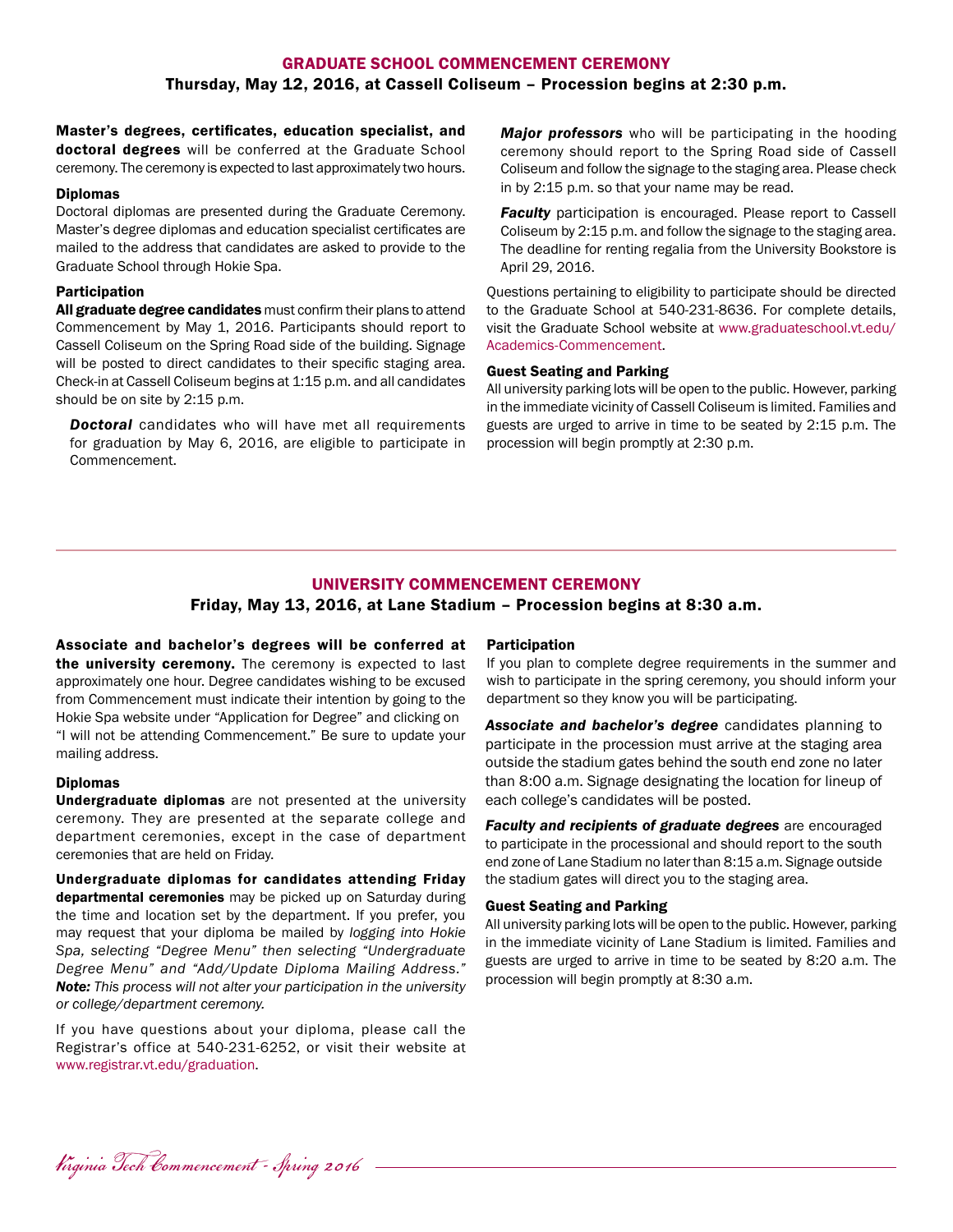## NATIONAL CAPITAL REGION COMMENCEMENT CEREMONY

# Sunday, May 15, 2016, at 1:00 p.m., Center for the Arts, George Mason University, Fairfax, VA *(There are no guest limits or ticket requirements for this ceremony.)*

#### Diplomas

Doctoral diplomas are presented during the Graduate Ceremony. Master's degree diplomas and education specialist certificates are mailed to the address that candidates are asked to provide to the Graduate School through Hokie Spa.

#### Participation

All candidates must confirm their plans to attend Commencement by May 1, 2016. Please confirm your attendance through Hokie Spa. Refer to the following website for information: www.nvc.vt.edu/ current-students/graduation. You may also contact the Graduate Student Services Office at 703-538-8327 or email your inquiry to gssoncr@vt.edu.

Check-in for all participants begins at 11:30 a.m. Graduate candidates should report to their department tables where they will be directed to robing rooms. Personal belongings cannot be stored in the robing rooms so be prepared to make arrangements in advance to secure personal items. All graduate candidates will march by degree, college, and department. Lineup will begin at 12:30 p.m. Late arrivals will march at the end of the line.

#### Guest Seating

Guests are urged to arrive in time to be seated in advance of the procession, which will begin promptly at 1:00 p.m.

# GENERAL INFORMATION Commencement Phone Line: 540-231-3208 Commencement Website: www.vt.edu/commencement

To assist you in locating the section where your degree candidate is seated during the University Ceremony, the following plan for seating is provided:

#### Worsham Field West Worsham Field East

• 2016 Class Officers

#### • Honors Students

- Engineering
- Liberal Arts & Human Sciences
- Natural Resources & Environment
- 
- Faculty, Ph.D., Ed.D.
- D.V.M., Master's
- Agriculture & Life Sciences
- Architecture & Urban Studies
- Business
- Science

### Programs

Undergraduate candidates will be provided one complete Commencement program with a full listing of student names. Each college or department that holds a separate ceremony will receive programs for distribution to their respective students. Full programs will be distributed at the Graduate School and National Capital Region Commencement ceremonies. The final program, complete with student names, will be available online for anyone wishing to print additional copies.

#### Graduate and University Ceremonies Broadcast Live

Virginia Tech will offer live streaming video of the Graduate and University Commencement ceremonies. Links to the streams for both events will be accessible from www.vt.edu approximately one hour before each ceremony begins. At the conclusion of each ceremony, the video will be archived and accessible from the Commencement website at www.vt.edu/commencement.

#### Graduation Degree Requirements

In order to receive a degree, a student must have satisfied all academic requirements, must have fulfilled all financial obligations to the university, and must not have any pending charges, active suspensions, or dismissals by the Honor or Student Conduct systems.

#### Academic Apparel

Academic apparel is required for all graduation ceremonies. Caps, gowns, hoods, and tassels may be purchased from the on-campus University Bookstore (540-231-5991), the off-campus Volume Two Bookstore (540-231-9674) or at www.bookstore. vt.edu. If you have a 3.40 GPA or above, you may also purchase an honor sash and pin packet to wear on your gown, but it is not required. At the end of March, a list of undergraduate students with a 3.40 GPA or above is provided to each Bookstore location. Periodic updates are made to this list so that grade changes for current and new degree applicants are taken into account. Honor students will be recognized at the University Commencement Ceremony. The deadline for faculty planning to rent regalia from the University Bookstore is April 29, 2016.

#### When To Arrive

Due to multiple ceremonies being held in the same venue, it is recommended that guests not arrive more than one hour in advance of a scheduled ceremony to avoid traffic and parking delays or long wait times for building entry. Every effort will be made to have doors open approximately one hour prior to all college or departmental ceremonies.

#### Tickets Are Not Required for Commencement Ceremonies

Tickets are not required for Commencement ceremonies, and there is no limit to the number of guests you may bring. However, if attending a college or departmental ceremony in a smaller venue, please consider limiting your guests to immediate family. Overcrowding is not a concern in the larger venues, such as Lane Stadium, Cassell Coliseum, and Burruss Hall Auditorium.

#### Class Rings

All graduates may order class rings through the Alumni Association by calling them at 540-231-6285 or by visiting their website at www.vt.edu/classring.

Virginia Tech Commencement - Spring 2016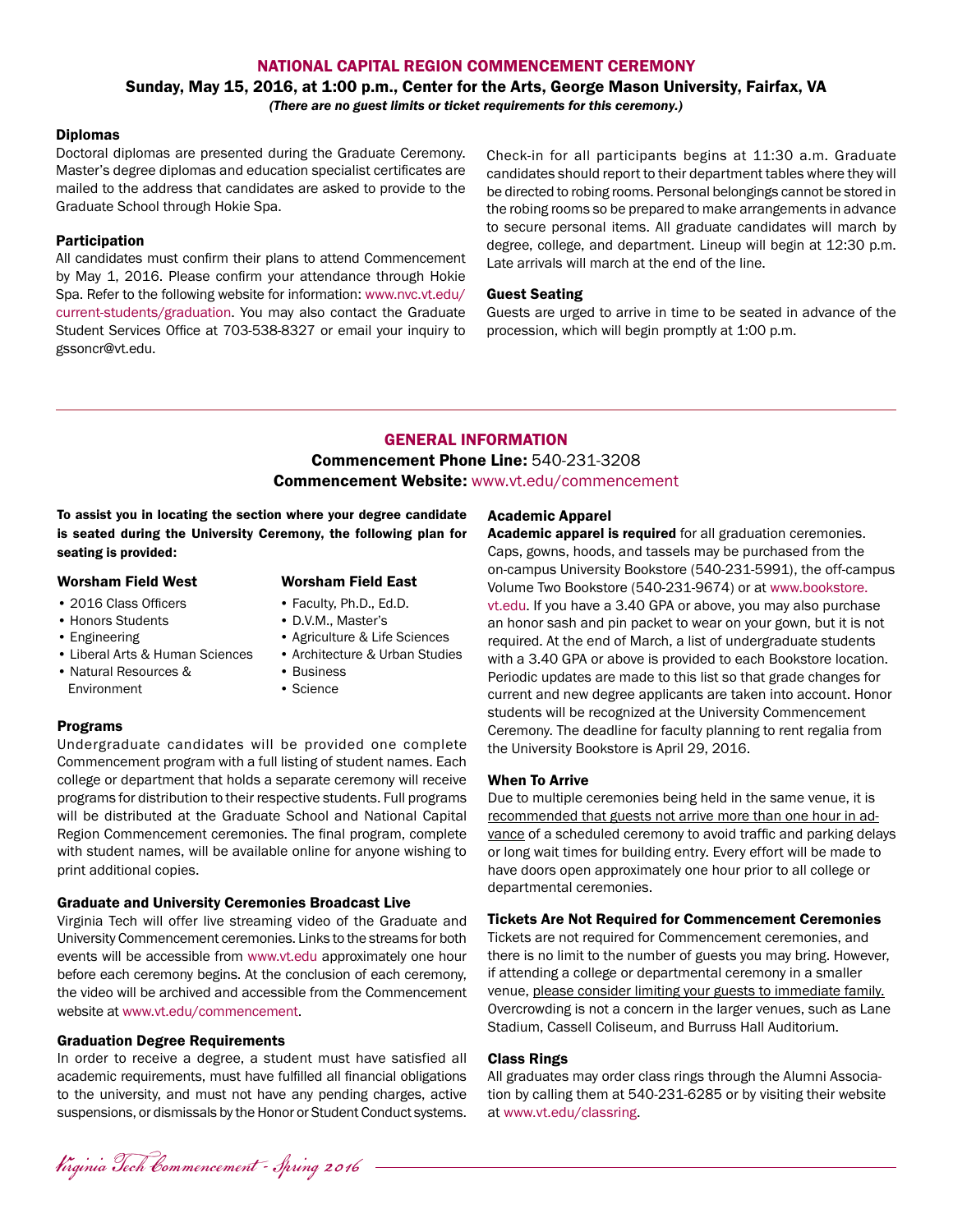

#### Becoming Alumni of Virginia Tech

Graduation from Virginia Tech means you are continuing your VirginiaTech*forlife* relationship with the University. Update your contact information and stay in touch through alumni chapters, reunions, events, and special programs of the Alumni Association. For more information: www.alumni.vt.edu.

# Graduation Announcements,

#### Caps, Gowns, Diploma Frames, and Gifts

All graduates may order personalized announcements, in advance, online at www.bookstore.vt.edu. Non-personalized announcements, caps, gowns, diploma frames, and gifts may be purchased online and may also be purchased at University Bookstore on-campus and at Volume Two Bookstore off-campus.

#### Accessibility Information for Individuals with Disabilities

Accessible seating for persons with impaired mobility is available at Cassell Coliseum and Lane Stadium. Accessible parking is available in the Cassell Coliseum parking lot on Beamer Way located directly across the street from the Merryman Center, and in the Lane Stadium parking lot for the University ceremony guests. Individuals with mobility impairment who are attending a ceremony in Cassell Coliseum are advised to enter through the Merryman Center entrance.

For additional information concerning accessibility and disability accommodations, visit the Office of Services for Students with Disabilities (SSD) online at www.ssd.vt.edu, or call 540- 231-3788. Two weeks prior to the Commencement ceremony, "Accessible (impaired mobility) Parking Passes"—which are not required if you have a DMV handicap tag—will be available for pickup at 310 Lavery Hall above the Turner Place dining facility.

#### Lodging and Dining on the Blacksburg Campus

The Division of Student Affairs' Conference and Guest Services offers an alternative to hotel lodging. In an effort to provide convenient, lowcost accommodations, Conference and Guest Services is pleased to provide residence hall space for families and guests of graduates. Many of our Commencement guests find that staying in our residence halls during this weekend minimizes parking and dining difficulties and provides what is often a nostalgic experience. On-campus dining will be available at D2, Squires Food Court, Au Bon Pain Cafe, and Deet's Place coffee shop, as noted on the Calendar of Events on the following page.

Advance reservations for lodging are required, and full payment is due at the time that reservations are made. Online reservations and payment may be made at www.housing.vt.edu/commencement.



For details and reservation information, contact Conference and Guest Services at 540-231-5721. You may also send an email inquiry to conferences@vt.edu.

#### Inclement Weather Instructions

In the event of inclement weather, the University Ceremony at Lane Stadium may be delayed or canceled. Once a decision has been made, details will be posted on the Virginia Tech homepage (www. vt.edu), the Virginia Tech News homepage (www.vtnews.vt.edu), and university social media channels including the VT News page on Twitter (www.twitter.com/vtnews) and the Virginia Tech page on Facebook (www.facebook.com/virginiatech). In addition, an email will be sent to all students, faculty, and staff; a recorded message will be placed on the University Weather Line (540-231-6668); and information will be shared with area news media outlets. The university may use VT Alerts depending on conditions.

#### Official Photographer

GradImages<sup>®</sup> will be the official photographer for Spring 2016 Commencement ceremonies on the Virginia Tech campus. Photographers will be present for the Graduate School ceremony, as well as for all major college ceremonies. The photographers will be the only persons with clear access to the stages.

On Wednesday, May 11, 2016, from 9:00 a.m. until 3:00 p.m., GradImages® will offer free portrait sittings in the Holtzman Alumni Center Library. All graduating students, both undergraduate and graduate, should wear their cap and gown. As many accoutrements as desired, such as stoles, honors cords, and sashes, may be worn for the portrait sitting. No appointment is necessary.

Although students are not obligated to make a purchase, by registering an email address online prior to graduation, graduating students are eligible for a \$5 discount on any photo order of more than \$25. GradImages<sup>®</sup> will send proofs by mail--and by email if an address is provided--approximately one week after the ceremony.

If you have any questions about your order, please contact GradImages® by phone at 800-261-2576 or online at www. gradimages.com/virginiatech.

#### Due to security procedures, wrapped packages will not be allowed in Cassell Coliseum or Lane Stadium.

#### Safety precautions may necessitate random searches.

Virginia Tech does not discriminate against employees, students, or applicants on the basis of age, color, disability, gender, gender identity, gender expression, national origin, political affiliation, race, religion, sexual orientation, genetic information, veteran status, or any other basis protected by law. For inquiries regarding non-discrimination policies, contact the executive director for Equity and Access at 540-231- 8771 or Virginia Tech, North End Center, Suite 2300 (0318), 300 Turner St. NW, Blacksburg, VA 24061.

Virginia Tech Commencement - Spring 2016